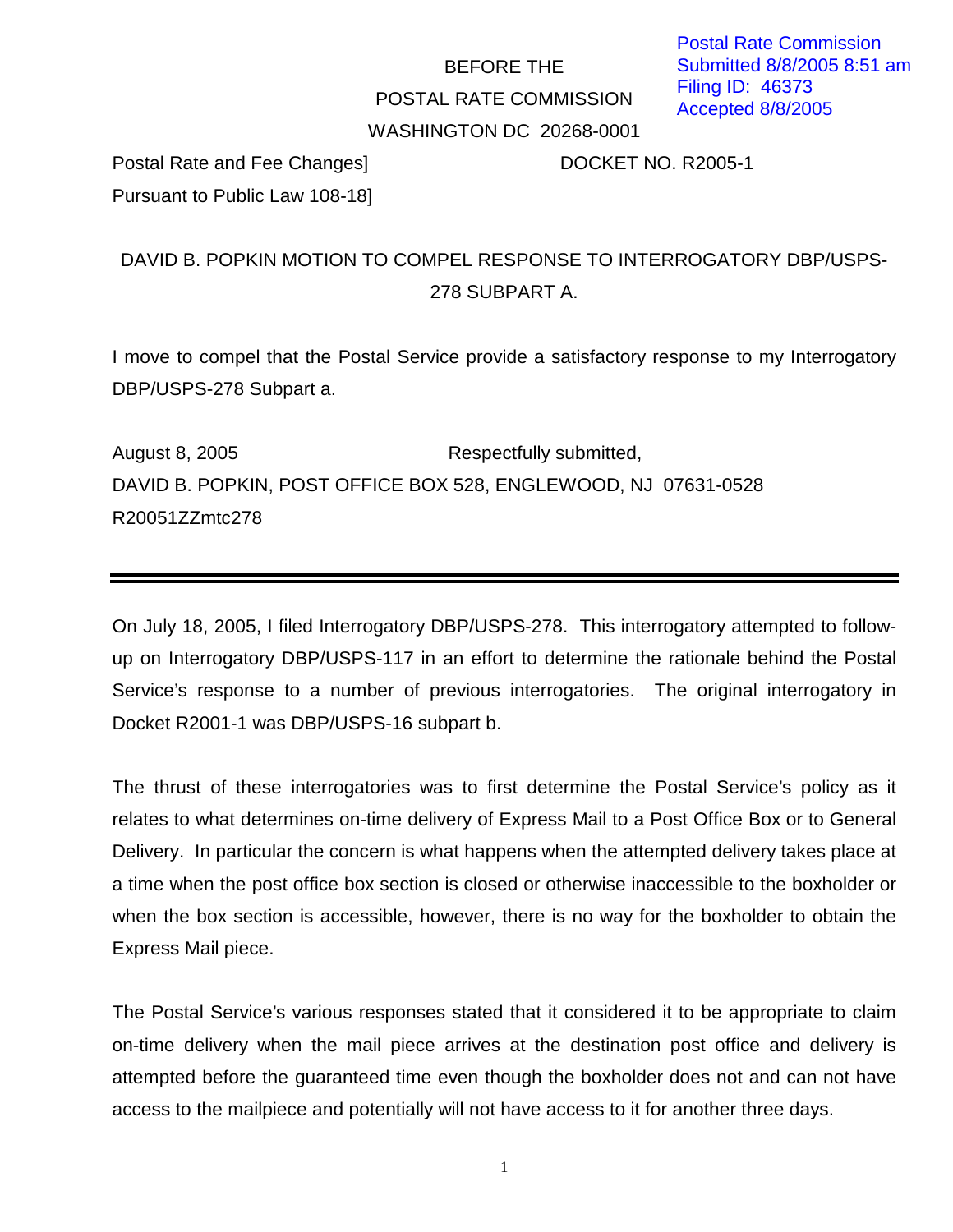These interrogatories attempted to find out the rationale behind the Postal Service's claim that "it is appropriate" and why that belief was held. The interrogatory asked why and the response just stated that it was appropriate.

As the one who asked the question, I believe that I am entitled to receive a response to the question that I asked.

Where the Postal Service is able to claim on-time delivery of Express Mail when the addressee will not have access to the mailpiece for potentially another three days, certainly relates to the value of that service. Since 24-percent of the post offices countrywide and as much as 56 percent in the Pacific Area do not have retail window service on Saturday<sup>1</sup>, this becomes a significant concern. In addition to Saturday, it also could apply at many of the smaller post offices around the country that have limited weekday service and accessibility.

Therefore, it is relevant to the value of service for Express Mail and also to the value of service for Post Office Box delivery to know the Postal Service's rationale behind their believe that it is appropriate to claim on-time delivery of Express Mail even though the addressee could not have access to claiming the mailpiece.

The following are the relevant interrogatories and the Postal Service's responses:

## **RESPONSE OF THE UNITED STATES POSTAL SERVICE TO DAVID B. POPKIN INTERROGATORY**

**DBP/USPS-278.** Please refer to your response to DBP/USPS-117 subpart b. The original interrogatory asked for the rationale behind the decision that allows the Postal Service to claim on-time delivery of an Express Mail article at a post office box by placing a notice in the box by the guaranteed time even though the boxholder either has no access to the box or the ability to claim the article from the post office personnel.

(a) Your response to DBP/USPS-117 subpart b just referred to the response to DBP/USPS-82 and stated that "It is appropriate" when my interrogatory asked why it is appropriate. Please explain why it is appropriate for the Postal Service to claim on time delivery when the addressee does not and can not have access to the mailpiece and potentially will not have access to in for another three days.

(b) Please confirm, or explain if you are unable to confirm, that in order for the Postal Service to be able to claim on-time delivery of an Express Mail article being delivered by a city delivery,

<sup>1</sup> See Interrogatories DBP/USPS-126 and DBP/USPS-226.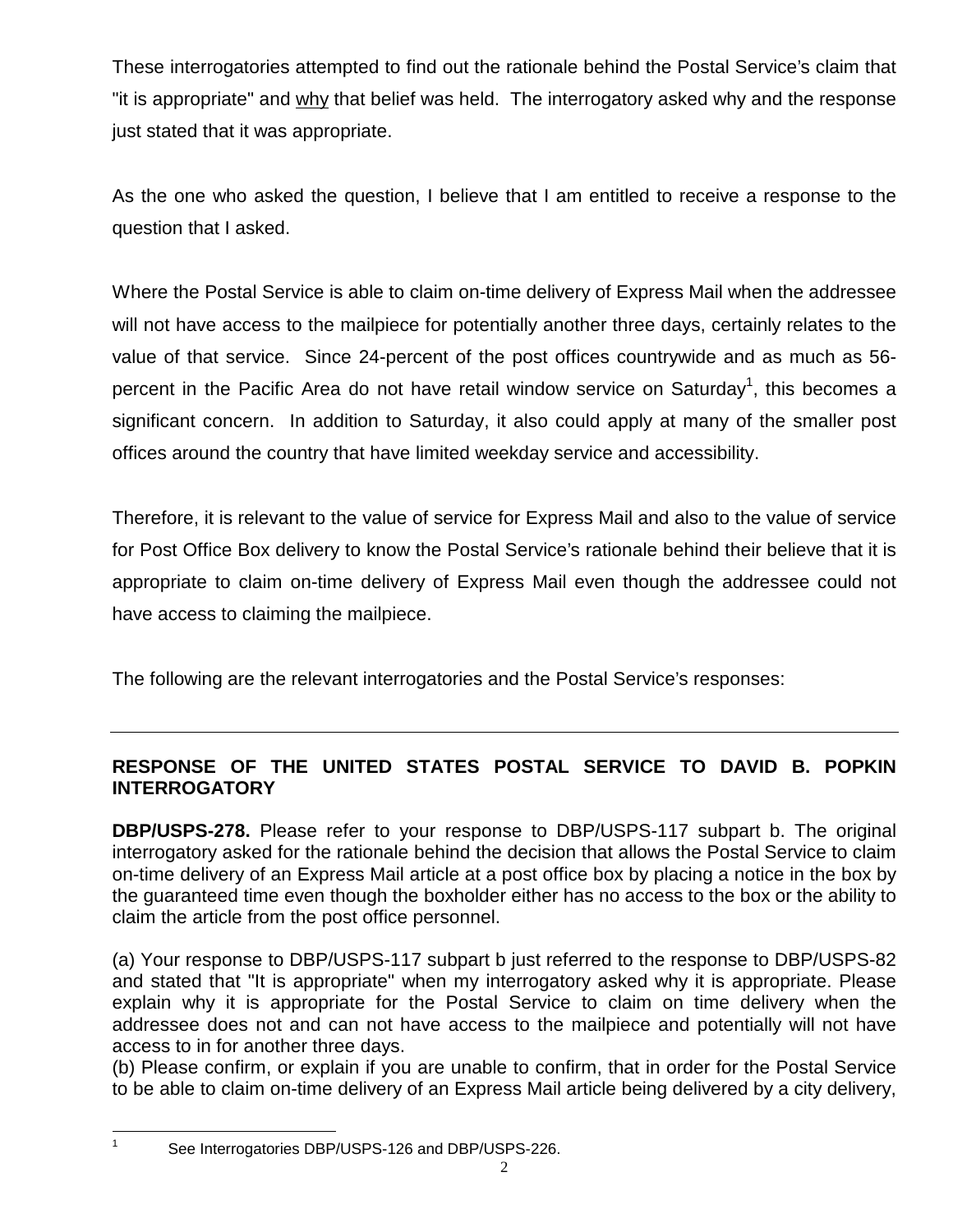rural delivery, or highway contract route delivery carrier, the carrier must attempt to deliver the actual Express Mail article at the addressee's delivery location.

#### **RESPONSE:**

(a) As noted in the response to DBP/USPS-82(b), the Postal Service considers it to be appropriate to claim on-time delivery when the mailpiece arrives at the destination post office and delivery is attempted before the guaranteed time.

(b) As the response to DBP/USPS-82(a) indicates, confirmed.

## **RESPONSE OF THE UNITED STATES POSTAL SERVICE TO DAVID B. POPKIN INTERROGATORY**

#### **DBP/USPS-117.**

(a) Please reconcile the difference in the responses to DFC/USPS-59 and DBP/USPS-82 subpart b as they relate to the delivery of Express Mail to post office boxes when the customer does not have access to the box to receive the notification and/or the ability to claim the article.

(b) If the Postal Service is allowed to claim on-time delivery of an Express Mail article by placing a notice of delivery in the customer's post office box at a time when either the customer does not have access to the box so as to be able to determine that the article is waiting for pickup and/or at a time when the customer is unable to retrieve the article, please explain the rationale for that determination.

#### **RESPONSE:**

a) A revised response to DFC/USPS-59 has been filed which reconciles the difference. An Express Mail piece is considered delivered on-time if the notice is placed in the box by the guaranteed time.

b) Please see the response to DBP/USPS-82(b).

### **RESPONSE OF THE UNITED STATES POSTAL SERVICE TO INTERROGATORY OF DOUGLAS CARLSON (REVISED 7/13/05)**

**DFC/USPS-59.** Please refer to the response to DFC/USPS-6. Please explain whether Express Mail is considered delivered on-time to a post-office box if a signature for the item is required and if the Postal Service places a notice of attempted delivery, such as a Form 3849, in the customer's post-office box after the last time on that day in which the Postal Service provides retail or other service that would allow the customer to pick up the item (e.g., a delivery attempt at 2:20 PM in a post office whose retail window and pick-up services ended at 2:00 PM).

#### **RESPONSE:**

Delivery of Express Mail addressed to a post office box is attempted when a notice is placed in the box. If the notice is placed in the post office box by the guaranteed time, the Express Mail piece is considered delivered on-time.

## **RESPONSE OF THE UNITED STATES POSTAL SERVICE TO DAVID B. POPKIN INTERROGATORY**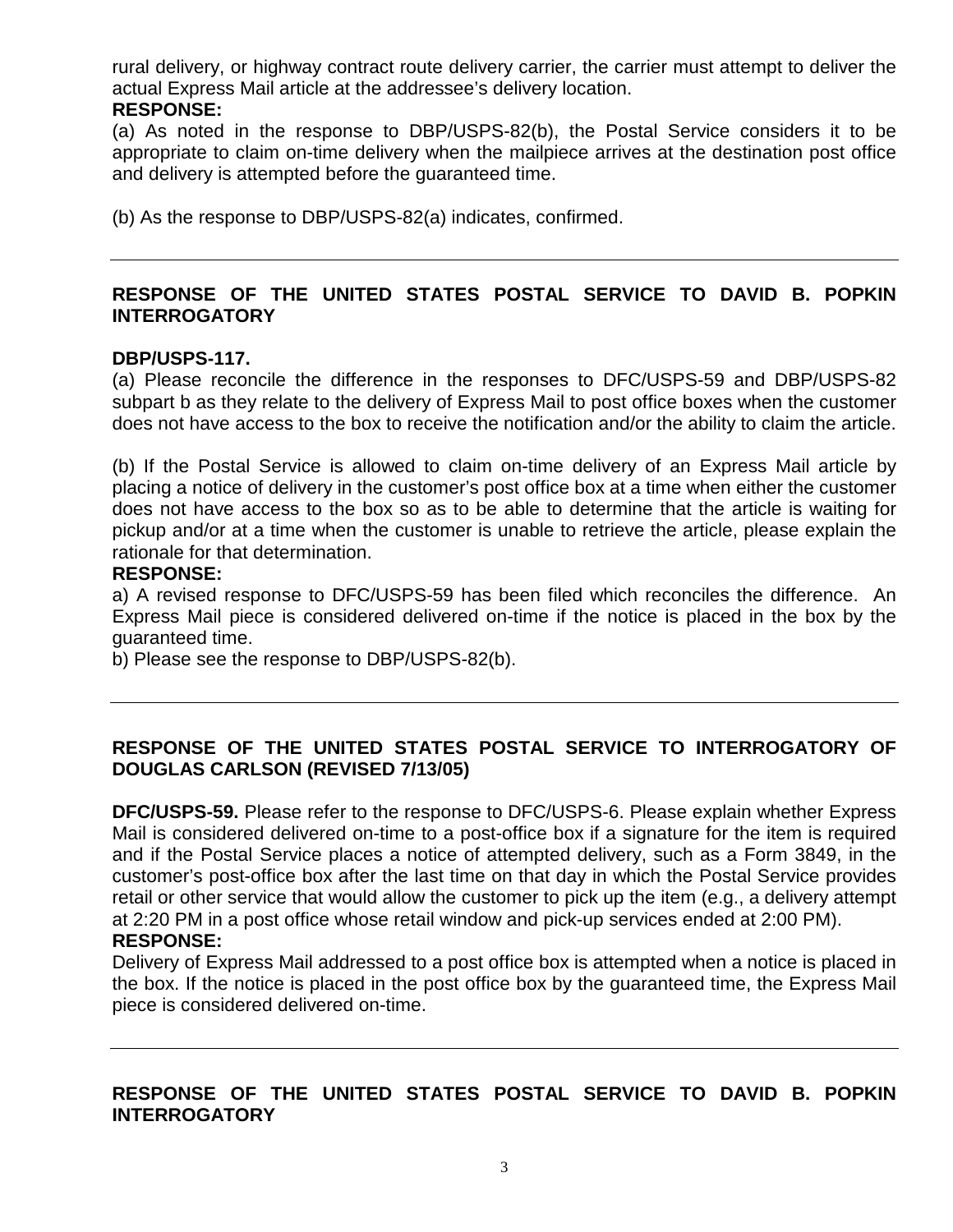**DBP/USPS-82.** Please refer to R2001-1 Interrogatory DBP/USPS-16.

(a) Confirm, or explain if you are unable to do so, that for Express Mail articles other than those addressed to a Post Office Box or General Delivery, an actual physical attempt at the addressee's location must be made prior to the guaranteed time or it will be considered a failure (and thus a refund of postage may be obtained) unless it meets one of the two exemptions in DMM Section E500.5.3/6.2 a and b.

(b) Confirm, or explain if you are unable to do so, that Express Mail which is addressed to a Post Office Box or General Delivery will constitute a failure if the addressee does not have access to the post office box and/or the ability to claim the article such as might occur if the box section was closed or the notice of arrival was placed in the box but it was not possible for the addressee to claim the mail. If your answer is the same as provided in R2001-1, please advise why it is appropriate to be able to claim on time delivery when the addressee is unable to physically acquire the article prior to the guaranteed time.

(c) Confirm, or explain if you are unable to do so, that contacting an addressee by telephone or by requiring an addressee to pick up their Express Mail at a facility would constitute a failure (other than PO to PO service).

(d) Confirm, or explain if you are unable to do so, that the guaranteed delivery times for both PO to Addressee and PO to PO will be the same areas - both overnight and second day.

(e) Clarify DMM Section E500.6.4 – if a PO-PO Express Mail article is sent to a second day area on a Saturday, will delivery be guaranteed on Monday or Tuesday (assume the delivery office is closed on Sunday and open the other six days of the week - is delivery made on the second business day after mailing- Tuesday in this case - or is it delivered on the first business day which is on or after the second day - Monday in this case)?

#### **RESPONSE**:

(a) See the response to DBP/USPS-16(a) in Docket No. R2001-1.

(b) See the response to DBP/USPS-16(b) in Docket No. R2001-1. It is appropriate to claim on time delivery when the mailpiece arrives at the destination post office and delivery is attempted before the guaranteed time.

- (c) See response to DBP/USPS-16(c) in Docket No. R2001-1.
- (d) See response to DBP/USPS-16(e) in Docket No. R2001-1.
- (e) See response to DBP/USPS-16(f) in Docket No. R2001-1.

### **DOCKET R2001-1 ///// RESPONSE OF UNITED STATES POSTAL SERVICE TO INTERROGATORIES OF DAVID B. POPKIN DBP/USPS-16**

[a] Confirm, or explain if you are unable to do so, that for Express Mail articles other than those addressed to a Post Office Box or General Delivery, an actual physical attempt at the addressee's location must be made prior to the guaranteed time or it will be considered a failure [and thus a refund of postage may be obtained] unless it meets one of the two exemptions in DMM Section E500.5.316.2 a and b.

[b] Confirm, or explain if you are unable to do so, that Express Mail which is addressed to a Post Office Box or General Delivery will constitute a failure if the addressee does not have access to the post office box and/or the ability to claim the article such as might occur if the box section was closed or the notice of arrival was placed in the box but it was not possible for the addressee to claim the mail.

[c] Confirm, or explain if you are unable to do so, that contacting an addressee by telephone or by requiring an addressee to pick up their Express Mail at a facility would constitute a failure [other than PO to PO service].